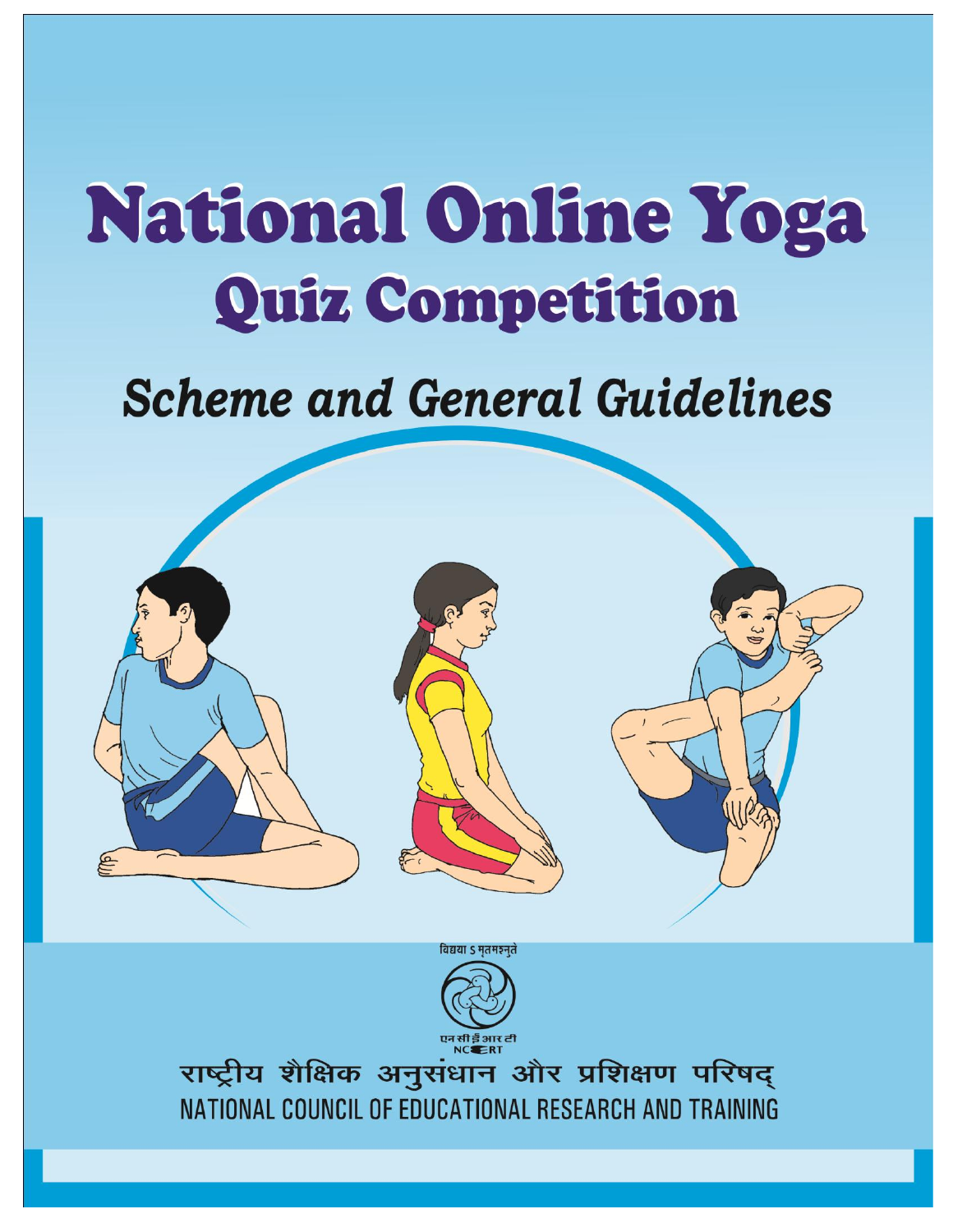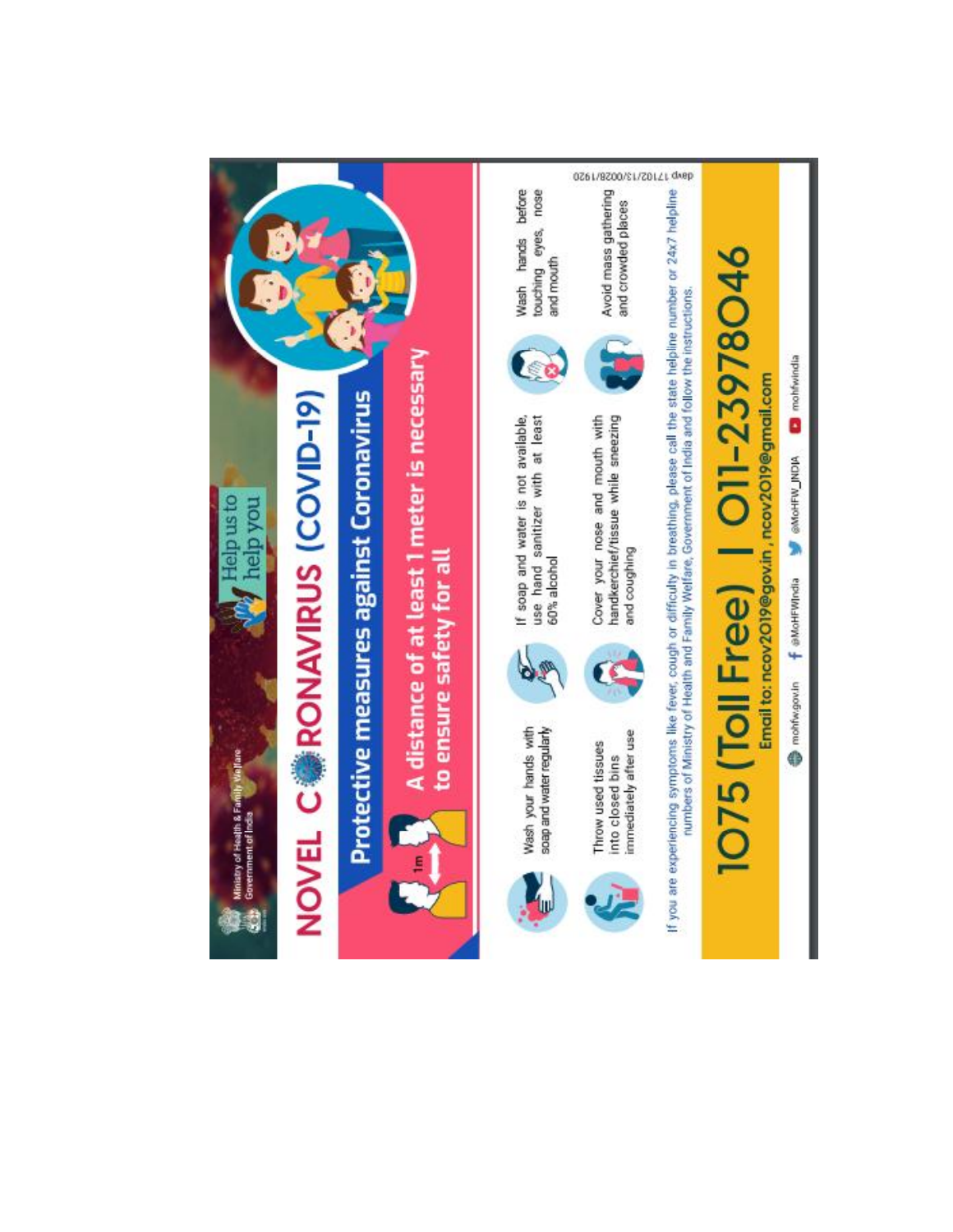# **Online Yoga Quiz Competition: Guidelines**

#### **1. Introduction**

The aim of yoga is to encourage a positive and healthy lifestyle for physical, mental and emotional health of children. It helps in the development of strength, stamina, endurance and high energy at physical and mental levels. Yoga has been integrated as an essential component of Health and Physical Education. NCERT has already developed textual material on Yoga for Upper Primary and Secondary stage titled "Yoga-A Healthy Way of Living" for Upper Primary and "Yoga-A Healthy Way of Living" for Secondary stage. Ministry of Human Resource Development (MHRD) through National Council of Educational Research and Training (NCERT) is taking multi-dimensional initiative to promote Yoga in curriculum and transaction in schools. Ministry of Human Resource Development through NCERT took an initiative to by conceptualizing "Yoga Olympiad as a venture with the objective to promote the awareness of yoga and to build up a network of yoga students, teachers and Yoga practitioners from schools to the national level and to spread the message of yoga as a science for holistic living. With this idea, this new initiative named as "**Yoga Olympiad**" was organized from 2016 onward as a prelude to the *International Yoga Day* which is on 21 June. A detailed scheme was developed and has already been circulated to all the states/UTs and other National agencies.

But due to corona virus (COVID 19), all schools are closed since March 2020, though the children are being guided by their teachers at home not only for subject specific online learning but also on yoga along with physical exercises based on the alternative calendars developed by NCERT which is being implemented at State/UT level. These days, as there is much focus on health and well-being of children, it is expected that they are not only getting awareness but also doing yogic practices at their homes. Therefore, in view of this, it is proposed to organize online National Quiz Competition on Yoga. Quiz Competition has been a very popular activity both within and outside educational institutions. It enables students and other participants to gather varied information on the selected theme or topic and understand the implications of different aspects of the concerned areas. It provides opportunities to get exposed to various dimensions of that area and encourage them to acquire authentic knowledge about it. This online quiz competition will also provide flexibility to students to respond at their own convenience however within a given period of time. This will also create a motivated environment for students, in which learning takes place in a very involved manner.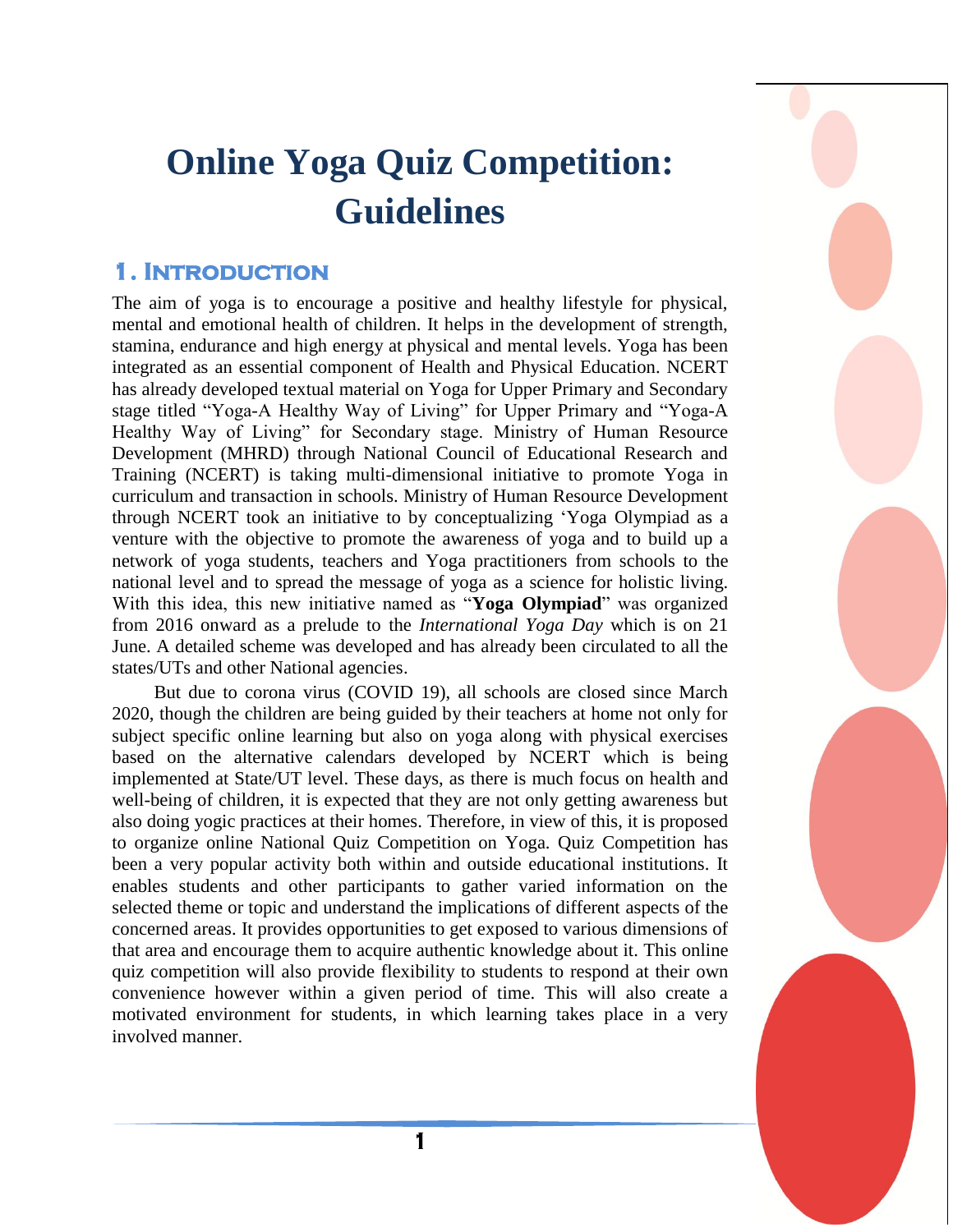### **2. Theme of Online Yoga Quiz Competition**

It also empowers oneself with increased concentration, calm, peace and contentment at mental level leading to inner and outer harmony, therefore **Online Quiz on** Yoga has been planned. The theme for the Quiz will be **Yoga for Health and Harmony.** 

# **3. Objectives of Online Quiz Competition On Yoga**

- To create awareness regarding yogic practices among students and to motivate them to collect comprehensive information from authentic sources on related issues**.**
- To develop understanding of yogic practices and motivate them to apply this understanding accordingly in one"s life and living.
- To motivate them to develop a healthy habit and lifestyle and thereby promote emotional and mental wellbeing in children through yogic practices.
- To develop humane values in children.

### **4. Yogic Practices to be covered in Online YOGA QUIZ COMPETITION**

The Following dimensions of Yoga are embedded into "Yoga Quiz

- Yama and Niymaa
- Shatkarma/Kriya (Cleansing Process)
- Asanas
- Pranayama
- Meditation
- Bandha and Mudra

#### **4.1. Yama and Niymaa**

Yama (Restraint) and Niyama (Observance) Yama and Niyama are principles which need to be adopted always in our day-to-day life regardless of time and place. These can be considered as the universal code of conduct that help in following high standards in personal and social life. Principles of yama are concerned with one"s social life; while the principles of niyama are concerned with one's personal life. Yama and niyama are part of Ashtanga yoga.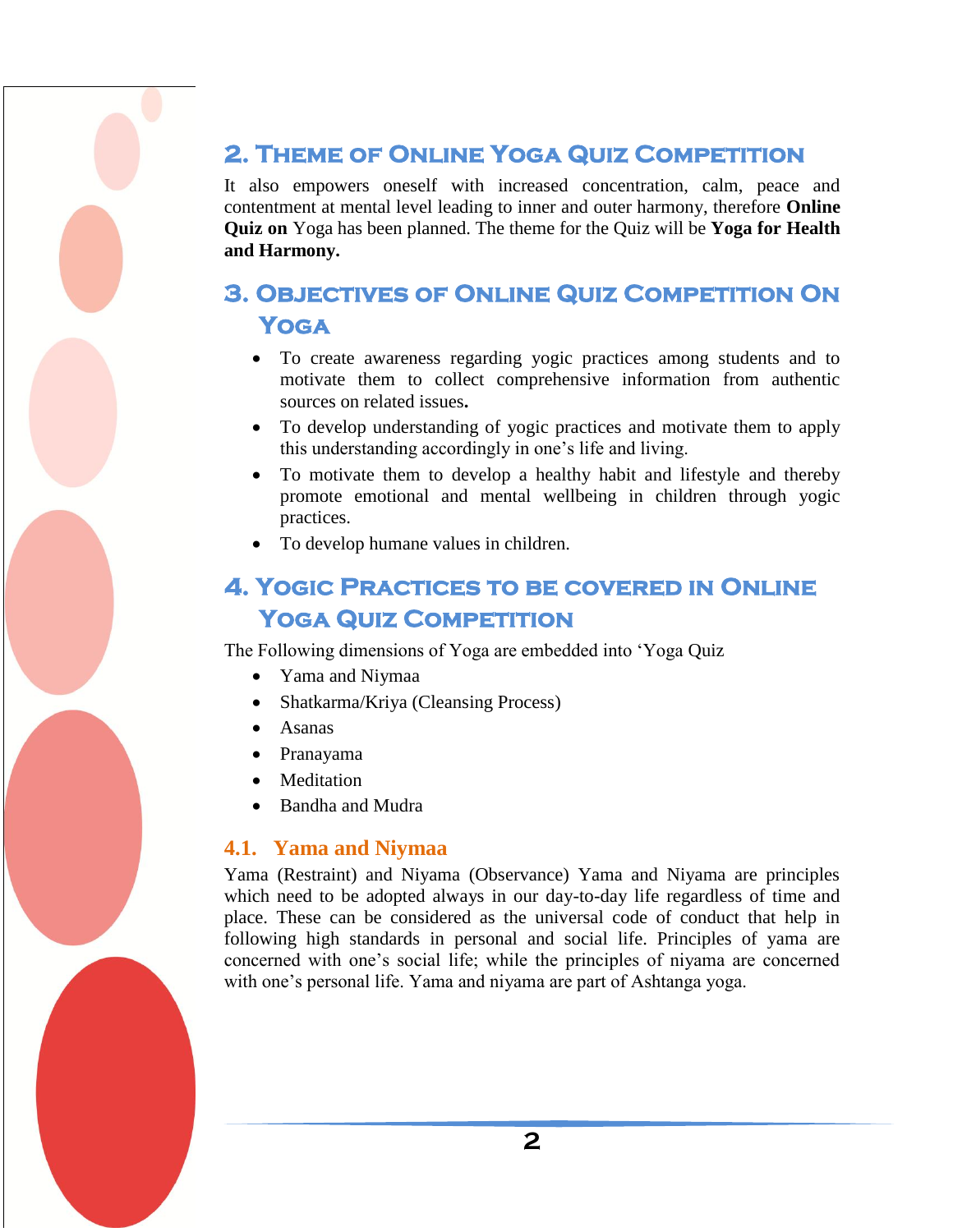The five principles of yama are: Ahimsa (non-violence), Satya (truthfulness); Asteya (non-stealing); Brahmcharya (abstinence) and Aparigraha (non-collectiveness).

The five principles of niyama are: Shaucha (purity/cleanliness); Santosha (satisfaction); Tapas (austerity); Swadhyaya (study of good literature and knowing about the 'self')

#### **4.2 Shatkarma/Kriya (Cleansing Process)**

*Shatkarma* means six *karmas* or *kriyas*. The *karma*/*kriya* means "action". *Shatkarma* consists purificatory processes which cleanse the specific organs of the body by detoxifying them. The purification helps to keep the body and mind healthy.

There are six cleansing processes described in hatha yogic texts. These are *Neti, Dhauti, Basti, Trataka, Nauli*and *Kapalabhati*. These are used to clean the internal organs or systems by using water, air or manipulation of certain organs of the body. In this Online Quiz, *Trataka,* kapalabhati & Agnisara will be included.

#### **4.3 Asanas**

The term *asana* means sitting, standing and lying down in a particular posture, which is comfortable and which could be maintained steadily for long time. *Asana* gives stability and comfort, both at physical and mental levels.

#### **4.4 Pranayama**

*Pranayama* consists of the breathing techniques which are related to the control of breath or respiratory process. *Pranayama* popularly known as "yogic breathing", involves a conscious manipulation of our breathing pattern.

The health of the respiratory system depends upon the quality as well as the quantity of air inhaled by the person. It also depend on the rhythm and completeness of the breathing. Through *pranayama*, a practitioner advantageously works with her/his respiratory, cardiovascular and the nervous system which bring about emotional stability and peace of mind.

#### **4.5 Dhyana (Meditation)**

Meditation is a practice which helps in concentration of the body and mind. In meditation, concentration is focused for a long time on a single object like tip of the nose, space between eyebrows, etc. It develops a sense of well-being and improves memory and decision making power in the person.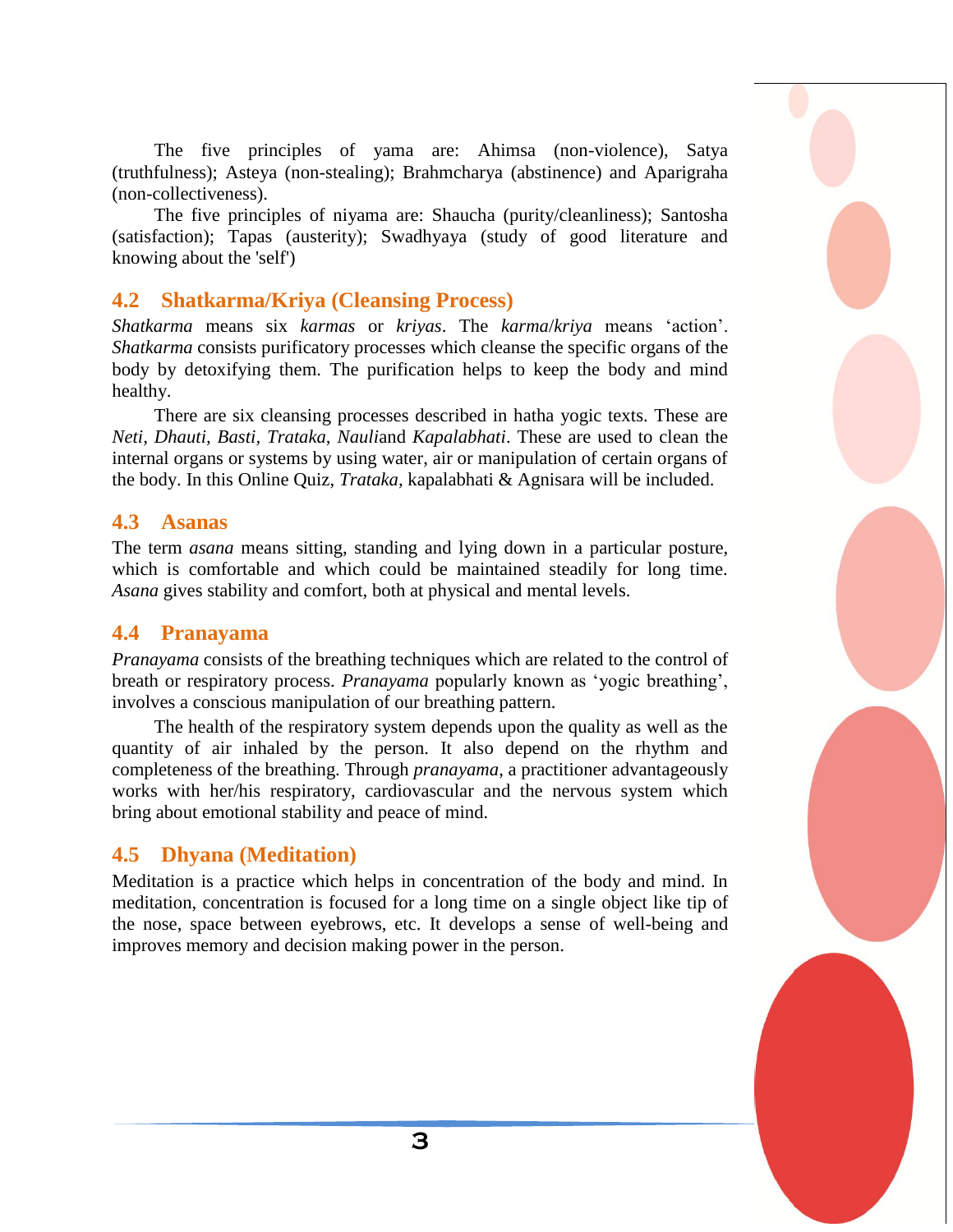#### **4.6 Bandha and Mudra (Only for Secondary level)**

*Bandha*and *Mudra* are the practices involving manipulation of certain semivoluntary and involuntary muscles in the body. These practices bring about voluntary control and tone up the internal organs.

#### **5. Syllabus**

*NCERT* has developed a syllabus for Upper Primary Stage and Secondary Stage. NCERT has also developed textbooks for Upper Primary and Secondary Stages titled "Yoga: A Healthy Way of Living". These books are available in Hindi, Urdu and English. These books are also available on e-pathshala and on NCERT website. The Quiz will be based on the syllabus of *NCERT* developed for yoga.





*(available on http://www.ncert.nic.in/gpPDF/pdf/tiyhwlups1.pdf and http://www.ncert.nic.in/gpPDF/pdf/tiyhwlups1.pdf )*



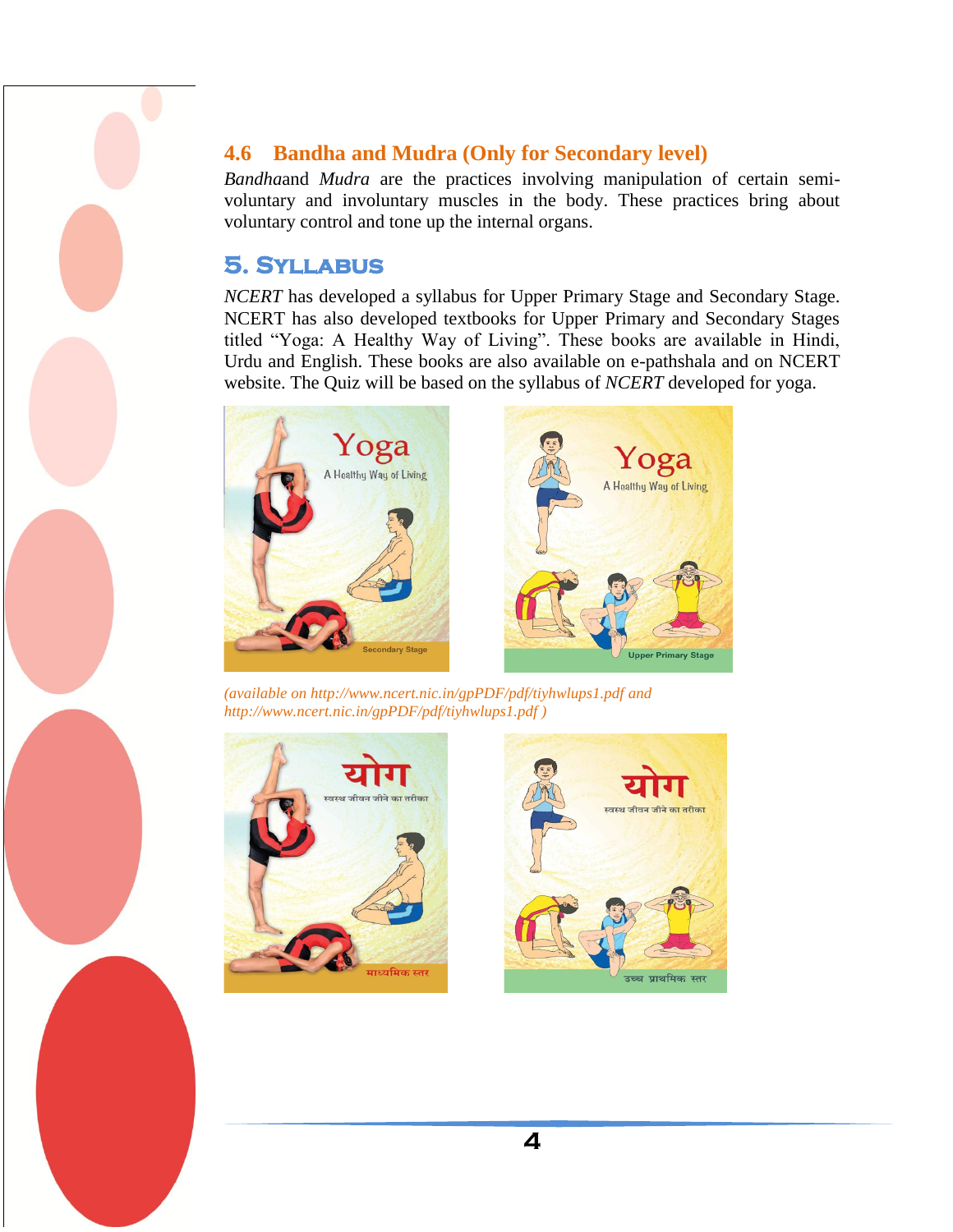# **6. School Participating**

Children from class 6 to 12 of all management types of schools as given below are eligible to participate.

- Govt. School
- Govt. Aided School
- Central Board of Secondary Education
- KendriyaVidyalaya Sangathan
- NavodayaVidyalaya Samiti
- CBSE affiliated schools
- Council for the Indian School Certificate Examinations (CISCE)
- Private School affiliate to other boards
- Demonstration Multipurpose School at RIEs

Yoga Online Quiz promotes active participation of students with special needs. Parents, teachers and schools/authorities may also ensure that students with special needs have active participation in Yoga Online Quiz competition..

# **7. Language**

Questions will be available in two languages -Hindi or English. Child can opt any of the language.

# **8. Awards for Yoga Online Quiz**

The top 100 children from Class VI-VIII and 100 Children from Class IX-XII will get Merit certificates belonging to each system as given below:-

- Govt. School
- Govt. Aided School
- Central Board of Secondary Education
- Kendriya Vidyalaya Sangathan
- Navodaya Vidyalaya Samiti
- CBSE affiliated schools
- Council for the Indian School Certificate Examinations (CISCE)
- Private School affiliate to other boards
- Demonstration Multipurpose School at RIEs

### **9. Process of Online Quiz.**

 Each question in the Quiz will be in the Multiple Choice Format and with only one correct answer.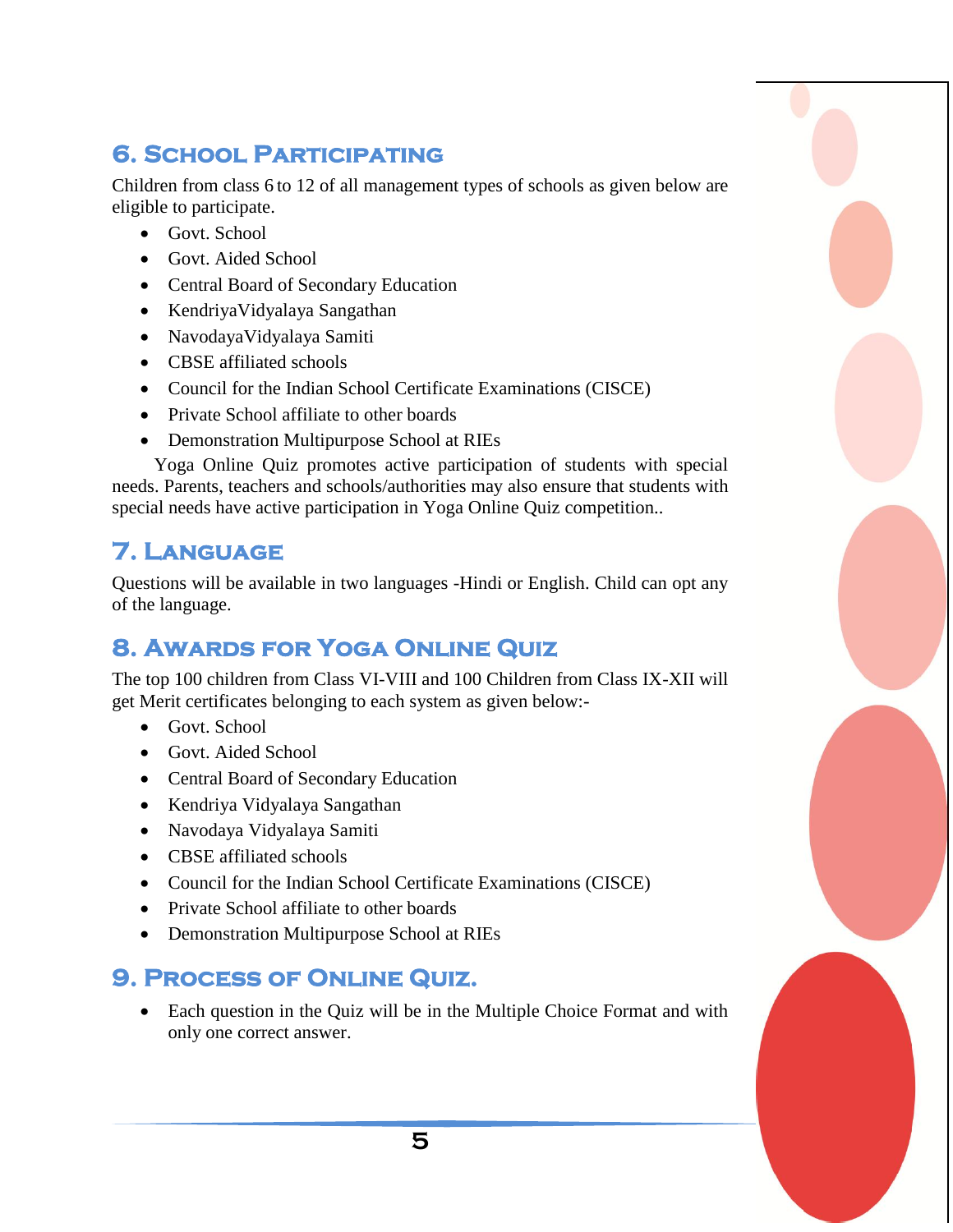- Each Question carries 1 mark. Students are required to attempt as many questions in 20 minutes.
- The Quiz questions are prepared in both Hindi and English. You may select one medium for answering.
- You are allowed to attempt the Quiz only once and only one option will be accepted for a question. However, you may revise your answer before final submission within 20 minutes duration.
- After responding to a question, click on the "Next Question" button to go to the next question.
- No negative marking will be done.
- After attempting questions, final submission should be clicked. No changes can be made after the final submission.
- For logging into quiz, the participants have to register on DIKSHA portal to take part in the quiz. In details, please provide information like your name, class, date of birth, gender, mobile number (yours parents/guardian) and school name.
- For learners with visual impairment there is a text to speech option in both the medium i.e English and Hindi
- Answer keys will be published after the closure of the Quiz

**Note:** *Decision of NCERT, New Delhi will be final in all Quiz related matters.*

### **10. Time Schedule of Organization of Online Yoga Quiz**

• The quiz will be open for one month, staring on  $21<sup>st</sup>$  June and will close on 20 July midnight, 2020.

#### **11. For any information Contact**

 Prof. Saroj Yadav, Dean (Academic), NCERT 9911079287 or [deanacademicncert2019@gmail.com](mailto:deanacademicncert2019@gmail.com)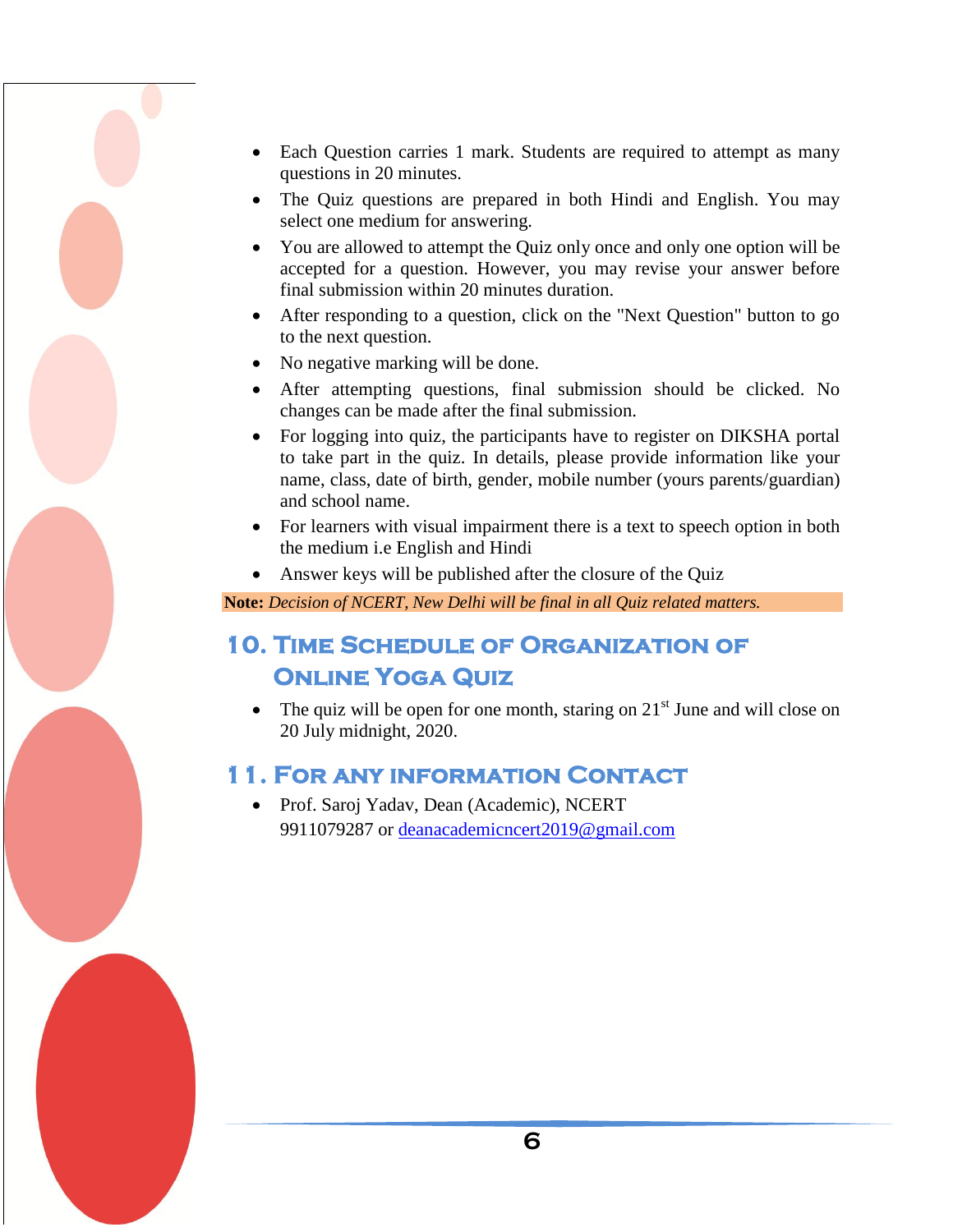# **Syllabus For Yoga**

# **Upper Primary Stage**

#### **Class VI**

| Themes/<br><b>Sub-Theme</b> | <b>Questions</b>                                                                      | <b>Key</b><br><b>Concepts</b>           | <b>Resources</b>                                                             | <b>Activities/Processes</b>                                                                                                                                                                                                                                                                                                |
|-----------------------------|---------------------------------------------------------------------------------------|-----------------------------------------|------------------------------------------------------------------------------|----------------------------------------------------------------------------------------------------------------------------------------------------------------------------------------------------------------------------------------------------------------------------------------------------------------------------|
| Yoga for<br>Health          | How yoga is<br>suitable for<br>me and why<br>should we do<br>asanas and<br>pranayamas | <b>Benefits</b><br>of yoga<br>Practices | Textbook,<br>other<br>materials,<br>diaries,<br>charts, video<br>clips, etc. | Surya Namaskara<br><b>Asanas</b><br>Tadasana<br>Vrikshasana<br>Utkatasana<br>Vajrasana<br>Swastikasana<br>Ardhapadmasana<br>Niralamba<br>Bhujangasana<br>Ardha-shalabhasana<br>Makarasana<br>Uttanapadasana<br>Pawanmuktasana<br>Shavasana<br><b>Breathing with Awareness</b><br>Trataka<br>$\bullet$<br><b>Meditation</b> |

#### **Class VII**

| Themes/<br><b>Sub-Theme</b>            | <b>Questions</b>                                                                                  | <b>Key</b><br><b>Concepts</b>                                                        | <b>Resources</b>                                                             | <b>Activities/Processes</b>                                                                                                                                                                               |
|----------------------------------------|---------------------------------------------------------------------------------------------------|--------------------------------------------------------------------------------------|------------------------------------------------------------------------------|-----------------------------------------------------------------------------------------------------------------------------------------------------------------------------------------------------------|
| Yoga for<br>Physical<br><b>Fitness</b> | How<br>flexibility<br>and physical<br>fitness can be<br>achieved<br>through<br>yogic<br>practices | What is<br>flexibility?<br>Various<br>yogic<br>practices<br>to enhance<br>flexibilty | Textbook,<br>other<br>materials,<br>diaries,<br>charts, video<br>clips, etc. | What is flexibility?<br><b>Yogic Practices to Enhance</b><br>Flexibility<br>Surya Namaskara<br><b>Asanas</b><br>Tadasana<br>Hastottanasana<br>Trikonasana<br>Katicnakrasana<br>Padmasana<br>Yogamudrasana |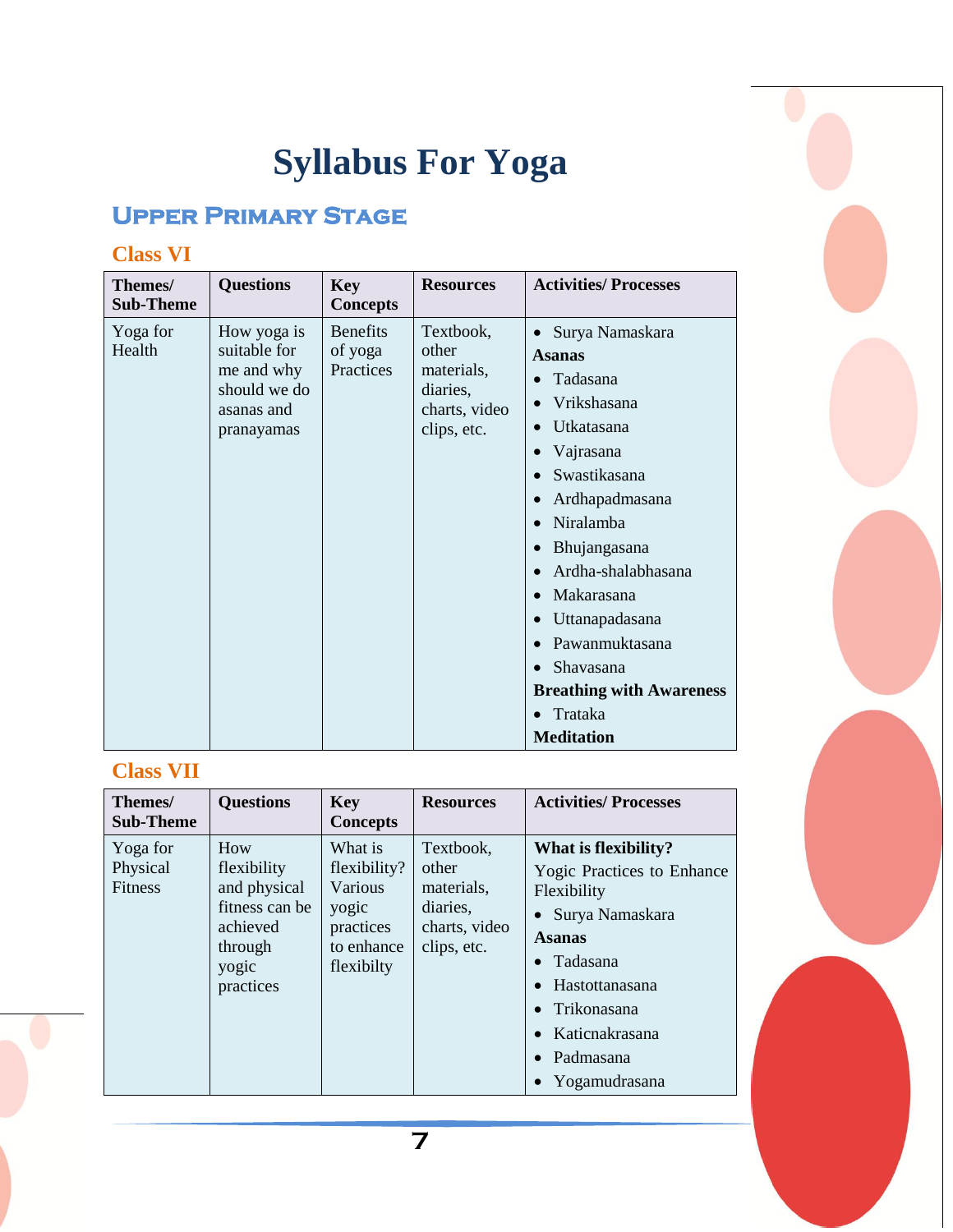|  |  | · Paschimottanasana          |
|--|--|------------------------------|
|  |  | Dhanurasana<br>$\bullet$     |
|  |  | • Makarasana                 |
|  |  | Supta Vajrasana<br>$\bullet$ |
|  |  | Chakrasana<br>$\bullet$      |
|  |  | · Ardhahalasana              |
|  |  | • Shavasana                  |
|  |  | <b>Kriya</b>                 |
|  |  | • kapalabhati                |
|  |  | pranayamas                   |
|  |  | • Anuloma-viloma             |
|  |  | Bhastriak<br>$\bullet$       |
|  |  | <b>Meditation</b>            |
|  |  |                              |

# **Class VIII**

| Themes/<br><b>Sub-Theme</b> | <b>Questions</b>                                                                | <b>Key</b><br><b>Concepts</b>                                                       | <b>Resources</b>                                                                | <b>Activities/Processes</b>                                                                                                                                                                                                                                                                                                                                                                                                                                                         |
|-----------------------------|---------------------------------------------------------------------------------|-------------------------------------------------------------------------------------|---------------------------------------------------------------------------------|-------------------------------------------------------------------------------------------------------------------------------------------------------------------------------------------------------------------------------------------------------------------------------------------------------------------------------------------------------------------------------------------------------------------------------------------------------------------------------------|
| Yoga for<br>Concentration   | How yogic<br>practices<br>help in<br>developing<br>concentration<br>and harmony | Benefits of<br>yogic<br>practices for<br>developing<br>concentration<br>and harmony | Textbook,<br>other<br>materials,<br>diaries,<br>charts,<br>video clips,<br>etc. | Yogic practices for health<br>and Harmony<br><b>Asanas</b><br>Grudasana<br>Baddhapadmasana<br>$\bullet$<br>Gomukhasana<br>$\bullet$<br>Ardhamatsyendrasana<br>$\bullet$<br>Bhujangasana<br>$\bullet$<br>Shalabhasana<br>$\bullet$<br>Makarasana<br>Matsyasana<br>$\bullet$<br>Naukasana<br>$\bullet$<br>Setubandhasana<br>$\bullet$<br>Halasana<br>Shavasana<br><b>Kriya</b><br>Agnisara<br><b>Pranayamas</b><br>Anuloma-viloma<br>Seetkari<br><b>Bhramari</b><br><b>Meditation</b> |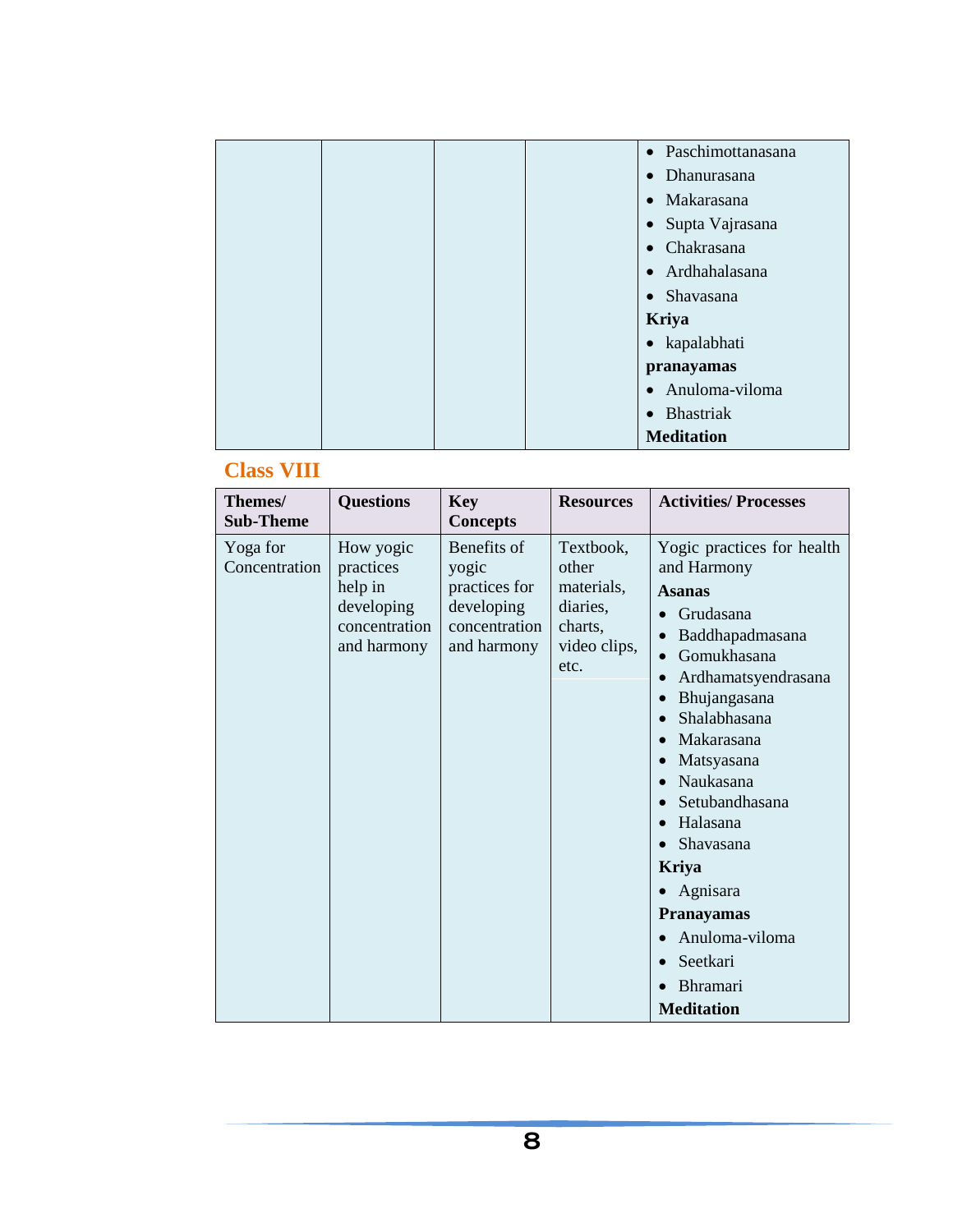# **Secondary Stage**

#### **Class IX**

| Themes/<br><b>Sub-Theme</b>                             | <b>Questions</b>                                                                                                                              | <b>Key Concepts</b>                                                                                                                                                                                                                                                                                                                                                              | <b>Resources</b>                                                                                     | <b>Activities/Processes</b>                                                                                                                                                                                                                                                                                                                                                                                                                                                                                                                 |
|---------------------------------------------------------|-----------------------------------------------------------------------------------------------------------------------------------------------|----------------------------------------------------------------------------------------------------------------------------------------------------------------------------------------------------------------------------------------------------------------------------------------------------------------------------------------------------------------------------------|------------------------------------------------------------------------------------------------------|---------------------------------------------------------------------------------------------------------------------------------------------------------------------------------------------------------------------------------------------------------------------------------------------------------------------------------------------------------------------------------------------------------------------------------------------------------------------------------------------------------------------------------------------|
| Unit 1<br>Introduction                                  | Why Yoga is<br>important                                                                                                                      | What is Yoga,<br>importance of<br>yoga and<br>Guidelines for<br><b>Yogic Practices</b>                                                                                                                                                                                                                                                                                           | Charts,<br>Posters.<br>Various<br><b>Visual Aids</b>                                                 | Discussion                                                                                                                                                                                                                                                                                                                                                                                                                                                                                                                                  |
| Unit 2<br>Personality<br>Development<br>through<br>Yoga | 1. Role of<br>Yoga in<br>all-round<br>Development<br>2. How can<br>we improve<br>flexibility<br>and Strength<br>through<br>Yogic<br>Practices | Yoga and<br>personality<br>development<br>Personality:<br>Physical<br>$\bullet$<br>Mental<br>$\bullet$<br>Intellectual<br>$\bullet$<br>Emotional<br>$\bullet$<br>social<br>$\bullet$<br>Yogic practices<br>for personality<br>development<br>Meditation<br>Introspection<br>$\bullet$<br>Meditation/<br>introspection<br>Or self-<br>observation<br>Meditation<br>Yognidra, etc. | Playground,<br>Halls,<br>Classrooms,<br>Charts,<br>Posters,<br>Various<br>Visual Aids,<br>Discussion | <b>Surya Namaskar</b><br><b>Asanas</b><br>Tadasana<br>$\bullet$<br>Katichakrasana<br>Simhasana<br>$\bullet$<br>Mandukasana<br>$\bullet$<br>Uttana mandukasana<br>Kukkutasana<br>Akarna Dhanurasana<br>Matsyasana<br>$\bullet$<br>Bhujangasana<br>Shalabhasana<br>$\bullet$<br>Dhanurasana<br>$\bullet$<br>Sarvangasana<br>Halasana<br>Shavasana<br><b>Kriyas</b><br>• Kapalabhati<br>Agnisara<br>Pranayamas<br>Anuloma-viloma<br>Bhastrika<br>$\bullet$<br><b>Bandna</b><br>· Uddiyana<br><b>Meditation</b><br>Bhastrika<br>• Introspection |